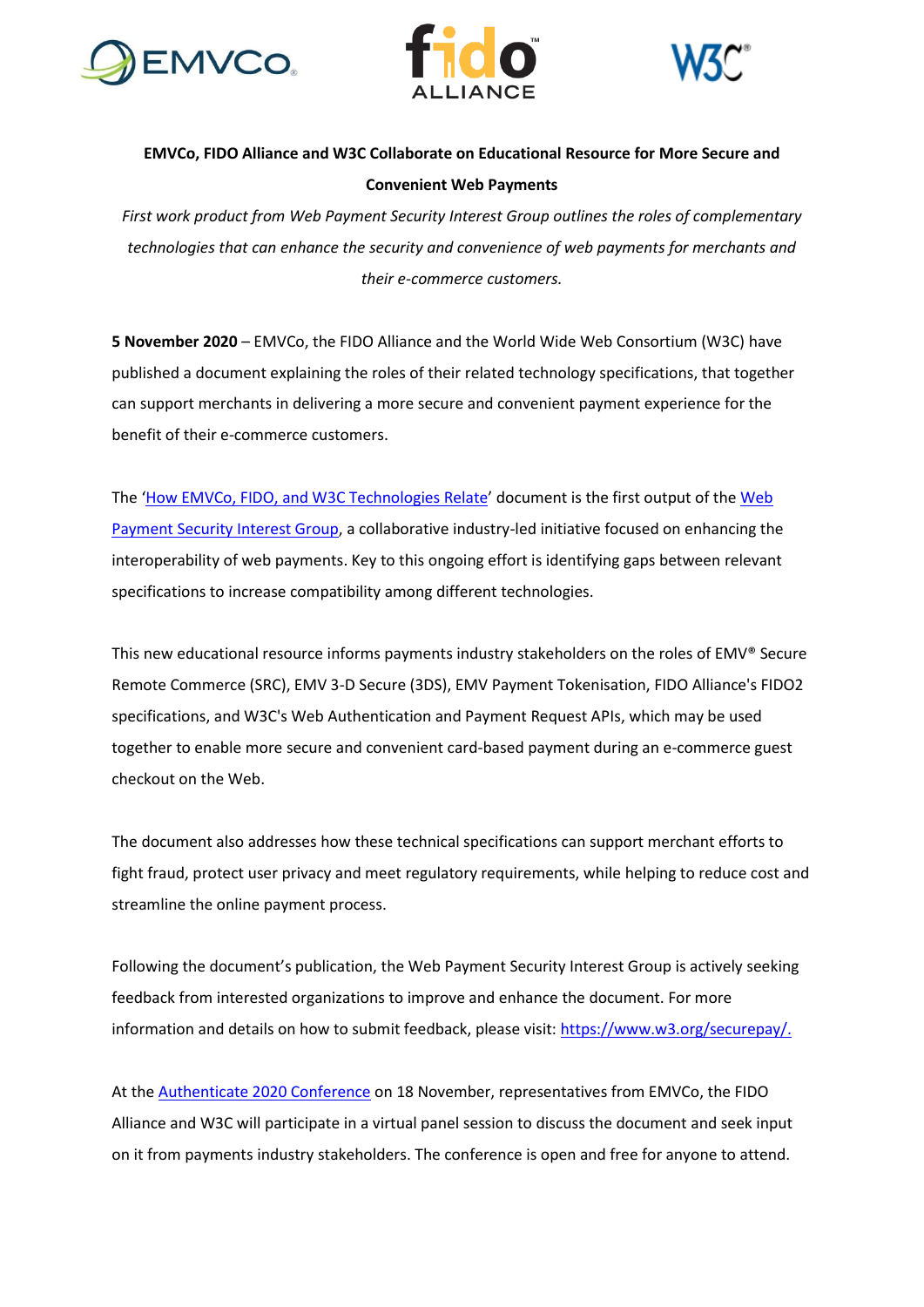"As more merchants move online, especially since the start of the COVID-19 pandemic, and fraud attempts increase, EMVCo sees this collaboration with the FIDO Alliance and W3C as a major contribution to advancing secure web-based payments, while also simplifying the online payment process for merchants and helping to reduce friction for their e-commerce customers," said Bastien Latge, Director of Technology for EMVCo.

"FIDO Authentication can complement EMVCo and W3C technologies by securely and conveniently authenticating users and transactions in a variety of scenarios," said Christina Hulka, executive director and chief operating officer of the FIDO Alliance. "The Web Payments SIG and this first resource are intended to educate and answer questions so ultimately these technologies can be implemented for stronger and simpler web payments. We look forward to industry feedback to help us to frame future educational outputs."

"W3C, EMVCo, and FIDO have been working together for a number of years, and now is the time for the industry to start to reap the benefits," said Ian Jacobs, W3C's payments lead. "We published 'How EMVCo, FIDO, and W3C Technologies Relate' to usefully answer real-world industry questions. Through it, the three organizations have also advanced their understanding of each other's activities. This now allows us to accelerate our joint efforts, and in collaboration with industry, to develop the next generation of secure and user-friendly technologies to streamline e-commerce."

# **– ENDS –**

### **Notes to Editors:**

EMV® is a registered trademark in the U.S. and other countries and an unregistered trademark elsewhere. The EMV trademark is owned by EMVCo, LLC.

# **About EMVCo**

EMVCo is the global technical body that facilitates the worldwide interoperability and acceptance of secure payment transactions by managing and evolving the EMV Specifications and related testing processes. EMV is a technology toolbox that enables globally interoperable secure payments across face-to-face and remote environments. Adoption of EMV Specifications and associated approval and certification processes promotes a unified international payments framework, which supports an advancing range of payment methods, technologies and acceptance environments. The specifications are available royalty free, designed to be flexible, and can be adapted regionally to meet national payment requirements and accommodate local regulations.

EMVCo is collectively owned by American Express, Discover, JCB, Mastercard, UnionPay and Visa, and focuses on the technical advancement of the EMV Specifications. To provide all payment stakeholders with a platform to engage in its strategic and technical direction, EMVCo operates an **Associates Programme** and encourages all interested parties to get involved.